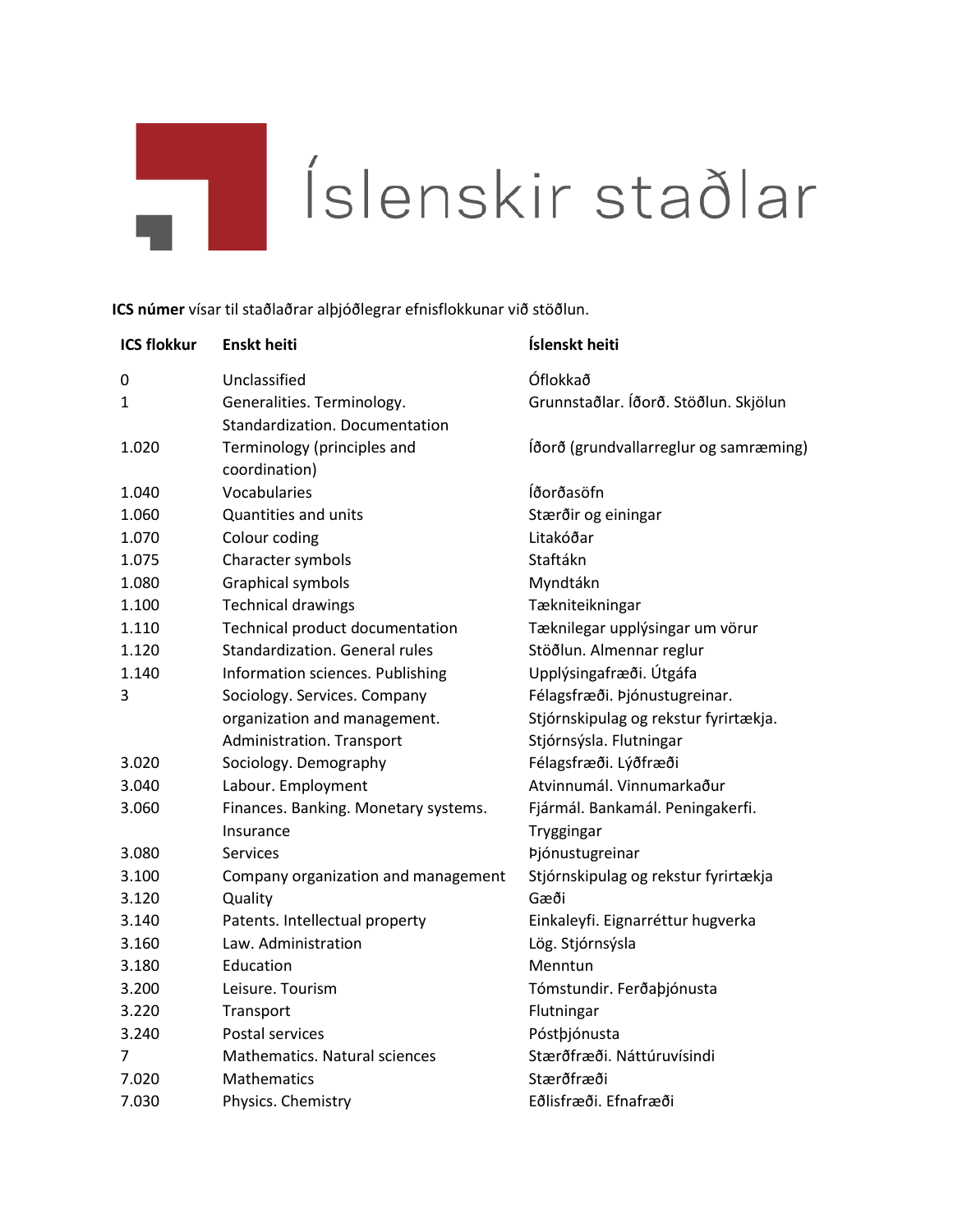| 7.040  | Astronomy. Geodesy. Geography                       | Stjörnufræði. Landmælingar. Landafræði     |
|--------|-----------------------------------------------------|--------------------------------------------|
| 7.060  | Geology. Meteorology. Hydrology                     | Jarðfræði. Veðurfræði. Vatnafræði          |
| 7.080  | Biology. Botany. Zoology                            | Líffræði. Grasafræði. Dýrafræði            |
| 7.100  | Microbiology                                        | Örverufræði                                |
| 7.120  | Nanotechnologies                                    | Nanótækni                                  |
| 7.140  | Forensic science                                    | Réttarvísindi                              |
| 11     | Health care technology                              | Heilbrigðistækni                           |
| 11.020 | Medical sciences and health care                    | Læknisfræði og búnaður til heilsugæslu -   |
|        | facilities in general                               | almennt                                    |
| 11.040 | Medical equipment                                   | Lækningabúnaður                            |
| 11.060 | Dentistry                                           | Tannlækningar                              |
| 11.080 | Sterilization and disinfection                      | Dauðhreinsun                               |
| 11.100 | Laboratory medicine                                 | Læknisfræðirannsóknir                      |
| 11.120 | Pharmaceutics                                       | Lyfjafræði                                 |
| 11.140 | Hospital equipment                                  | Búnaður fyrir sjúkrahús                    |
| 11.160 | First aid                                           | Skyndihjálp                                |
| 11.180 | Aids for disabled or handicapped persons            | Hjálpartæki fyrir fatlaða og hreyfihamlaða |
| 11.200 | Birth control. Mechanical contraceptives            | Getnaðarvarnir. Verjur                     |
| 11.220 | Veterinary medicine                                 | Dýralækningar                              |
| 13     | Environment. Health protection. Safety              | Verndun umhverfis og heilsu. Öryggi        |
| 13.020 | Environmental protection                            | Umhverfisvernd                             |
| 13.030 | Wastes                                              | Úrgangur í föstu formi                     |
| 13.040 | Air quality                                         | Loftgæði                                   |
| 13.060 | Water quality                                       | Vatnsgæði                                  |
| 13.080 | Soil quality. Pedology                              | Jarðvegsgæði. Jarðvegsfræði                |
| 13.100 | Occupational safety. Industrial hygiene             | Öryggi og hollustuhættir á vinnustöðum     |
| 13.110 | Safety of machinery                                 | Öryggi véla                                |
| 13.120 | Domestic safety                                     | Öryggi á heimilum                          |
| 13.140 | Noise with respect to human beings                  | Áhrif hávaða á fólk                        |
| 13.160 | Vibration and shock with respect to<br>human beings | Áhrif titrings á fólk                      |
| 13.180 | Ergonomics                                          | Vinnuvistfræði                             |
| 13.200 | Accident and disaster control                       | Slysa- og almannavarnir                    |
| 13.220 | Protection against fire                             | Varnir gegn bruna                          |
| 13.230 | <b>Explosion protection</b>                         | Varnir gegn sprengingum                    |
| 13.240 | Proctection against excessive pressure              | Varnir gegn of miklum þrýstingi            |
| 13.260 | Proctection against electric shock                  | Varnir gegn raflosti                       |
| 13.280 | Radiation protection                                | Geislavarnir                               |
| 13.300 | Protection against dangerous goods                  | Varnir gegn hættulegum vörum               |
| 13.310 | Protection against crime                            | Varnir gegn afbrotum                       |
| 13.320 | Alarm and warning systems                           | Viðvörunarkerfi                            |
| 13.340 | Protective equipment                                | Verndarbúnaður                             |
| 17     | Metrology and measurement. Physical                 | Mælingafræði og mælikerfi. Eðlisfræðileg   |
|        | phenomena                                           | fyrirbæri                                  |
| 17.020 | Metrology and measurement in general                | Mælingafræði og mælikerfi - almennt        |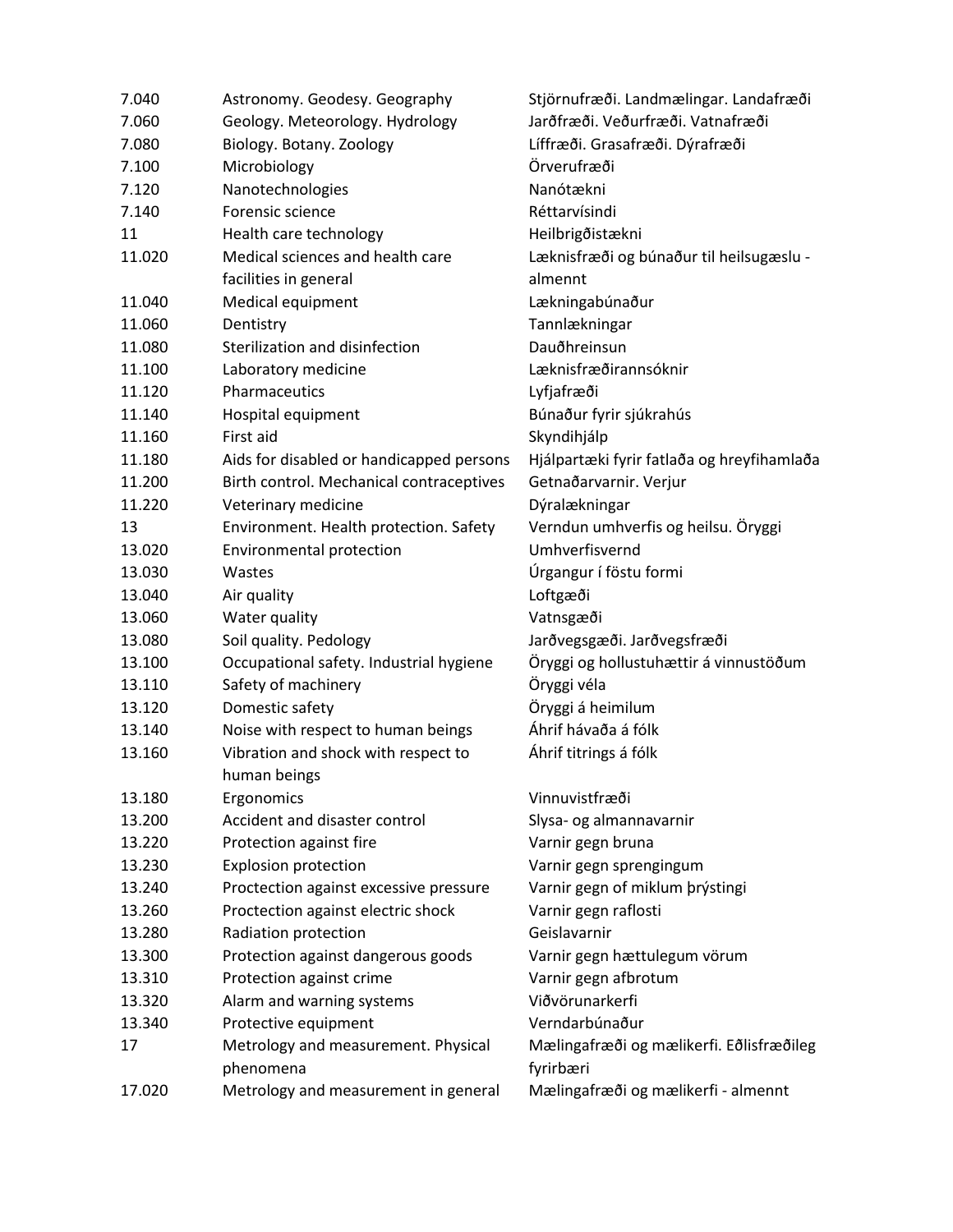| 17.040 | Linear and angular measurement                  | Línulegar mælingar og hornamælingar            |
|--------|-------------------------------------------------|------------------------------------------------|
| 17.060 | Measurement of volume. mass. density.           | Mælingar á rúmmáli. massa. þéttleika og        |
|        | vicosity                                        | seigju                                         |
| 17.080 | Measurement of time. velocity.                  | Mælingar á tíma. hraða. hröðun.                |
|        | acceleration. angular velocity                  | hornhraða                                      |
| 17.100 | Measurement of force. weight and                | Mælingar á krafti. þyngd og þrýstingi          |
|        | pressure                                        |                                                |
| 17.120 | Measurement of fluid flow                       | Mælingar á vökvaflæði                          |
| 17.140 | Acoustics and acoustic measurements             | Hljóðfræði og hljóðmælingar                    |
| 17.160 | Vibrations. shock and vibration<br>measurements | Titringur. högg og mælingar á titringi         |
| 17.180 | Optics and optical measurements                 | Ljósfræði og ljósmælingar                      |
| 17.200 | Thermodynamics and temperature                  | Varmafræði og hitastigsmælingar                |
|        | measurements                                    |                                                |
| 17.220 | Electricity. Magnetism. Electrical and          | Rafmagn. Segulmagn. Raffræðilegar og           |
|        | magnetic measurements                           | segulfræðilegar mælingar                       |
| 17.240 | <b>Radiation measurements</b>                   | Mælingar á geislum                             |
| 19     | <b>Testing</b>                                  | Prófanir                                       |
| 19.020 | Test conditons and procedures in general        | Aðstæður og aðferðir við prófanir -<br>almennt |
| 19.040 | <b>Environmental testing</b>                    | Prófanir varðandi umhverfismál                 |
| 19.060 | <b>Mechanical testing</b>                       | Aflfræðilegar prófanir                         |
| 19.080 | Electrical and electronic test                  | Raffræði- og rafeindafræðilegar prófanir       |
| 19.100 | Non-destructive testing                         | Skaðlausar prófanir                            |
| 19.120 | Particle size analysis. Sieving                 | Kornstærðargreining. Sigtun                    |
| 21     | Mechanical systems and components for           | Vélar og vélahlutar - almennt                  |
|        | general use                                     |                                                |
| 21.020 | Characteristic and design of machines.          | Eiginleikar og hönnun véla. tækja og           |
|        | apparatus. equipment                            | búnaðar                                        |
| 21.040 | <b>Screw threads</b>                            | Skrúfgangar                                    |
| 21.060 | Fasteners                                       | Festihlutar                                    |
| 21.080 | Hinges. eyelets an other articulated<br>joints  | Hjarir og hjöruliðir                           |
| 21.100 | <b>Bearings</b>                                 | Legur                                          |
| 21.120 | Shafts and couplings                            | Ásar og tengi                                  |
| 21.140 | Seals. glands                                   | Þéttingar og pakkningar                        |
| 21.160 | <b>Springs</b>                                  | Fjaðrir og gormar                              |
| 21.180 | Housings. enclousures. other machine            | Hásingar. vélarhús. aðrir vélarhlutar          |
|        | parts                                           |                                                |
| 21.2   | Gears                                           | Gírar                                          |
| 21.22  | Flexible drives and transmissions               | Sveigjanleg drif og átaksfærsla                |
| 21.24  | Rotary-reciprocating mechanisms and             | Stimpilvélar og hlutar þeirra                  |
|        | their parts                                     |                                                |
| 21.260 | Lubrication systems                             | Smurningskerfi                                 |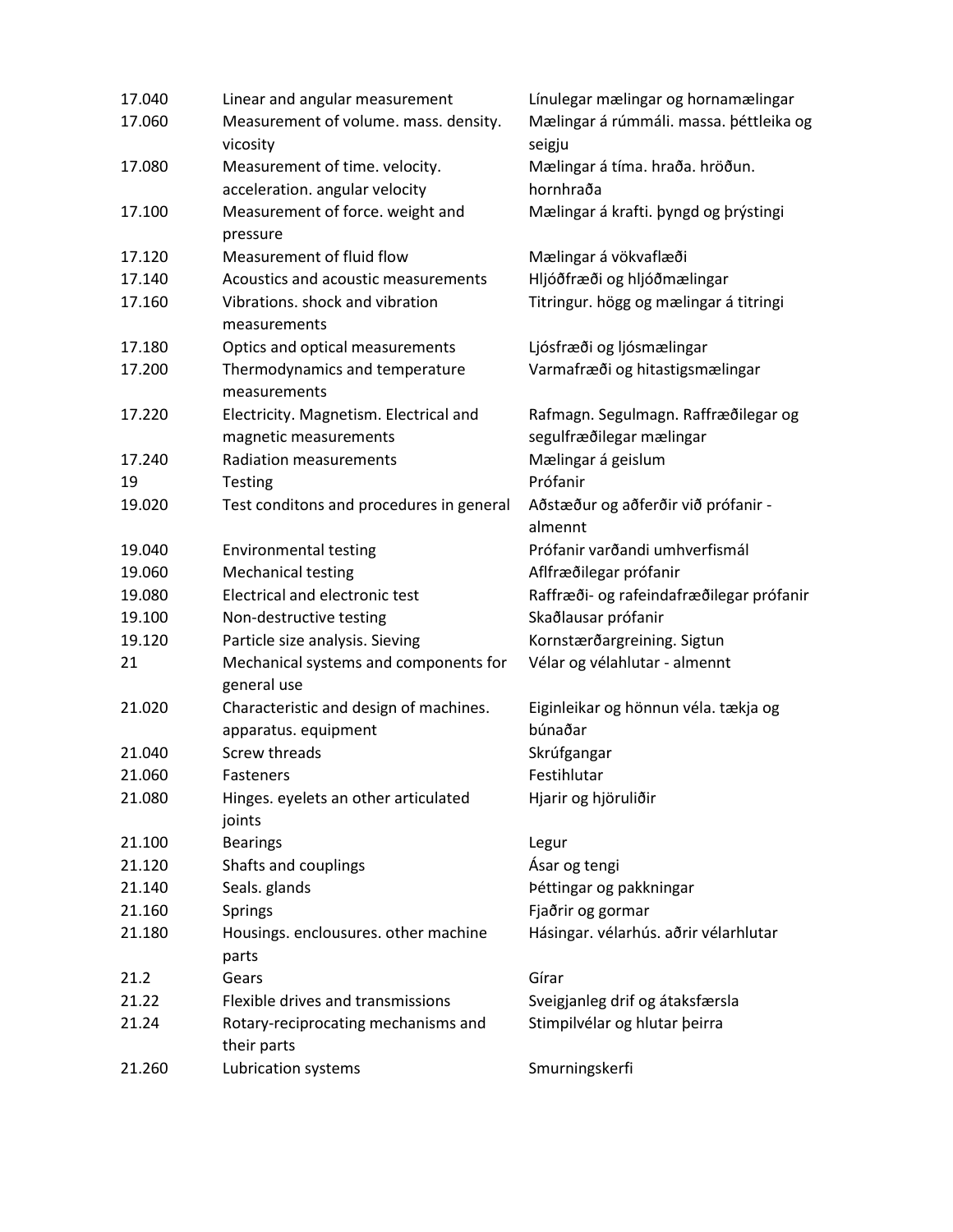| 23     | Fluid systems and components of general Vökvakerfi og hlutar þeirra - almennt<br>use |                                          |
|--------|--------------------------------------------------------------------------------------|------------------------------------------|
| 23.020 | Fluid storage devices                                                                | Vökvageymar                              |
| 23.040 | Pipeline components and pipelines                                                    | Pípur og pípukerfi                       |
| 23.060 | Valves                                                                               | Lokar                                    |
| 23.080 | Pumps                                                                                | Dælur                                    |
| 23.1   | Fluid power systems                                                                  | Vökvakerfi                               |
| 23.120 | Ventilators. Fans. Air-conditioners                                                  | Loftræstitæki. Viftur. Loftkælingartæki  |
| 23.140 | Compressors and pneumatic machines                                                   | Þjöppur og loftknúnar vélar              |
| 23.160 | Vacuum technology                                                                    | Lofttæming                               |
| 25     | Manufacturing engineering                                                            | Framleiðslutækni                         |
| 25.020 | Manufacturing forming processes                                                      | Mótunaraðferðir í framleiðslu            |
| 25.030 | Additive manufacturing                                                               | Framleiðsla aukefna                      |
| 25.040 | Industrial automation systems                                                        | Sjálfstýrikerfi í iðnaði                 |
| 25.060 | Machine tools systems                                                                | Smíðavélakerfi                           |
| 25.080 | Machine tools                                                                        | Vélsmíðavélar                            |
| 25.100 | Cutting tools                                                                        | Spónskurðarvélar                         |
| 25.120 | Chipless working equipment                                                           | Mótunarbúnaður                           |
| 25.140 | Hand-held tools                                                                      | Handverkfæri                             |
| 25.160 | Welding. brazing and soldering                                                       | Suða og kveiking                         |
| 25.180 | <b>Industrial furnaces</b>                                                           | Bræðsluofnar                             |
| 25.200 | Heat treatment                                                                       | Varmameðhöndlun                          |
| 25.220 | Surface treatment and coating                                                        | Yfirborðsmeðhöndlun og húðun             |
| 25.240 | <b>Plasma Manufacturing Systems</b>                                                  |                                          |
| 27     | Energy and heat transfer engineering                                                 | Orku- og varmaflutningstækni             |
| 27.010 | Energy and heat transfer engineering in<br>general                                   | Orku- og varmaflutningstækni - almennt   |
| 27.015 | Energy and heat transfer engineering in<br>general                                   | Orkunýting. Orkusparnaður - almennt      |
| 27.020 | Internal combustion engines                                                          | Sprengihreyflar                          |
| 27.040 | Gas and steam turbines. Steam engines                                                | Gas- og gufuhverflar. Gufuvélar          |
| 27.060 | <b>Burners. Boilers</b>                                                              | Brennarar. Katlar                        |
| 27.070 | Fuel cells                                                                           | Eldsneytisrafhlöður                      |
| 27.075 | Hydrogen technologies                                                                | Vetnistækni                              |
| 27.080 | Heat pumps                                                                           | Varmadælur                               |
| 27.100 | Power stations in general                                                            | Orkuver - almennt                        |
| 27.120 | Nuclear energy engineering                                                           | Kjarnorkuverkfræði                       |
| 27.140 | Hydraulic energy engineering                                                         | Vatnsorkuverkfræði                       |
| 27.160 | Solar energy engineering                                                             | Sólarorkuverkfræði                       |
| 27.180 | Wind turbine systems and other                                                       | Vindmyllur og aðrar óhefðbundnar         |
|        | alternative sources of energy                                                        | orkulindir                               |
| 27.190 | Biological sources and alternative<br>sources of energy                              | Líffræðilegar og óhefðbundnar orkulindir |
| 27.200 | Refrigerating technology                                                             | Kælitækni                                |
| 27.220 | Heat recovery. Thermal insulation                                                    | Varmanýting. Varmaeinangrun              |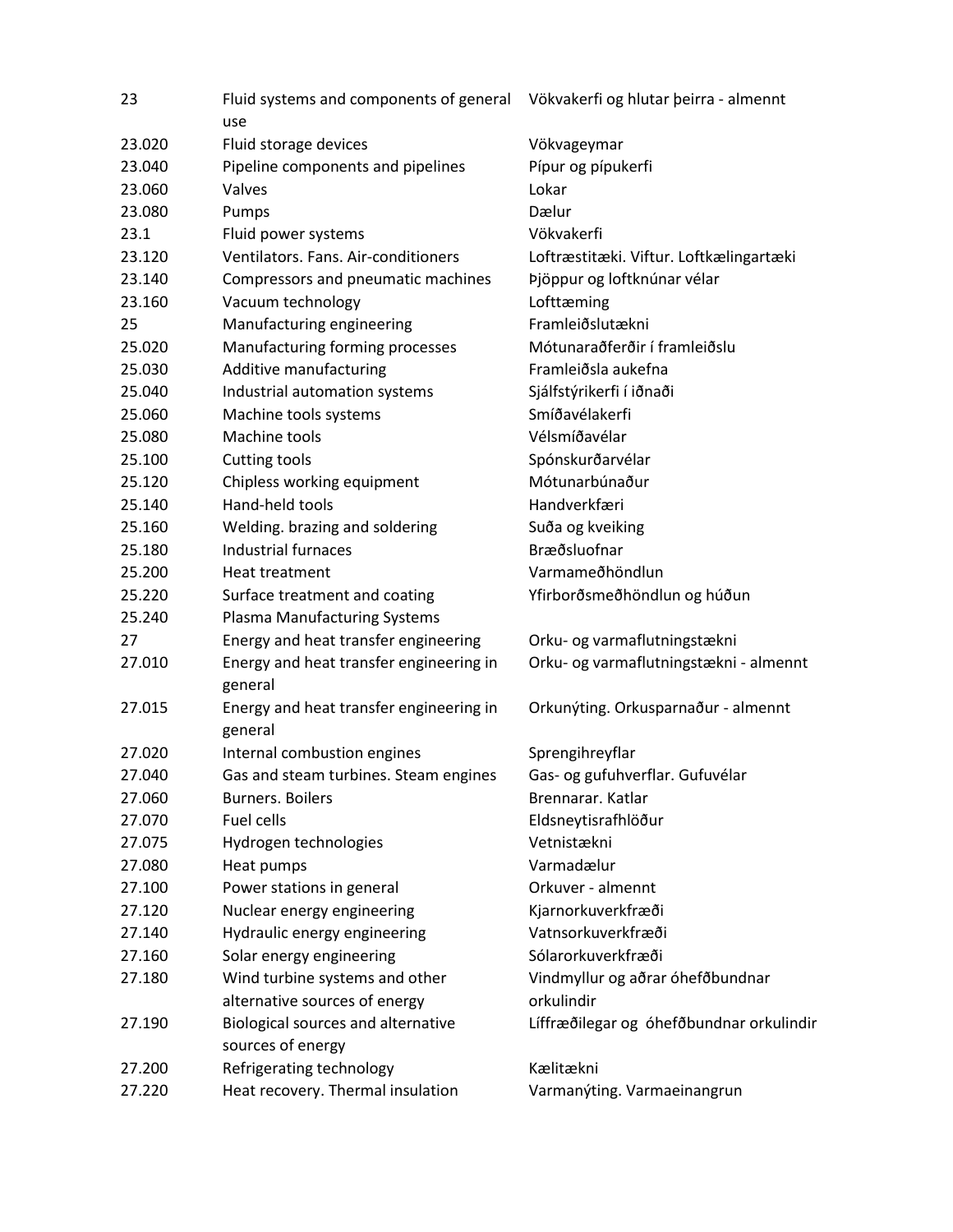| 29     | <b>Electrical engineering</b>                      | Raftækni                                    |
|--------|----------------------------------------------------|---------------------------------------------|
| 29.020 | Electrical engineering in general                  | Raftækni - almennt                          |
| 29.030 | Magnetic materials                                 | Segulefni                                   |
| 29.035 | Insulating materials                               | Einangrunarefni                             |
| 29.040 | Insulating fluids                                  | Einangurnarvökvar                           |
| 29.045 | Semiconducting materials                           | Hálfleiðandi efni                           |
| 29.050 | <b>Conducting materials</b>                        | Leiðandi efni                               |
| 29.060 | <b>Electrical wires and cables</b>                 | Rafmagnsvírar og rafstrengir                |
| 29.080 | Insulation                                         | Einangrun                                   |
| 29.100 | Components for electrical equipment                | Íhlutir í raftæki                           |
| 29.120 | <b>Electrical accessories</b>                      | Ýmis almennur rafbúnaður                    |
| 29.130 | Switchgear and controlgear                         | Rof- og stýribúnaður                        |
| 29.140 | Lamps and related equipment                        | Lampar og lýsingarbúnaður                   |
| 29.160 | Rotating machinery                                 | Snúðvélar                                   |
| 29.180 | <b>Transformers. Reactors</b>                      | Spennar. Orkugeymandi íhlutir               |
| 29.200 | Rectifiers. Converters. Stabilized power<br>supply | Afriðlar. Umriðlar. Stöðugir aflgjafar      |
| 29.220 | Galvanic cells and batteries                       | Galvanískar rafhlöður og rafgeymar          |
| 29.240 | Power transmission and distribution                | Orkudreifikerfi                             |
|        | networks                                           |                                             |
| 29.260 | Electrical equipment for working in                | Raftæki til notkunar við sérstakar aðstæður |
|        |                                                    |                                             |
|        | special conditions                                 |                                             |
| 29.280 | Electric traction equipment                        | Rafknúinn dráttarbúnaður                    |
| 31     | Electronics                                        | Rafeindatækni                               |
| 31.020 | Electronic components in general                   | Rafeindaíhlutir - almennt                   |
| 31.040 | Resistors                                          | Viðnám                                      |
| 31.060 | Capacitors                                         | Þéttar                                      |
| 31.080 | Semiconductor devices                              | Hálfleiðarar                                |
| 31.100 | Electronic tubes                                   | Rafeindalampar                              |
| 31.120 | Electronic display devices                         | Rafeindaskjáir                              |
| 31.140 | Piezoelectric and dielectric devices               | Þrýstirafbúnaður                            |
| 31.160 | <b>Electric filters</b>                            | Rafrænar síur                               |
| 31.180 | Printed circuits and boards                        | Prentrásir og prentborð                     |
| 31.190 | Electronic component assemblies                    | Samsettir rafeindaíhlutir                   |
| 31.200 | Integrated circuits. Microelectronics              | Samrásir. Dvergrásatækni                    |
| 31.220 | Electromechanical components for                   | Rafvélrænir íhlutir fyrir rafeinda- og      |
|        | electronic and telecommunications<br>equipment     | fjarskiptabúnað                             |
| 31.240 | Mechanical structures for electronic               | Samsetningarhlutir fyrir rafeindabúnað      |
|        | equipment                                          |                                             |
| 31.260 | Optoelectronics. Laser equipment                   | Ljósrafeindatækni. Leysigeislabúnaður       |
| 33     | Telecommunications. Audio and video<br>engineering | Fjarskiptatækni. Hljóð- og myndflutningur   |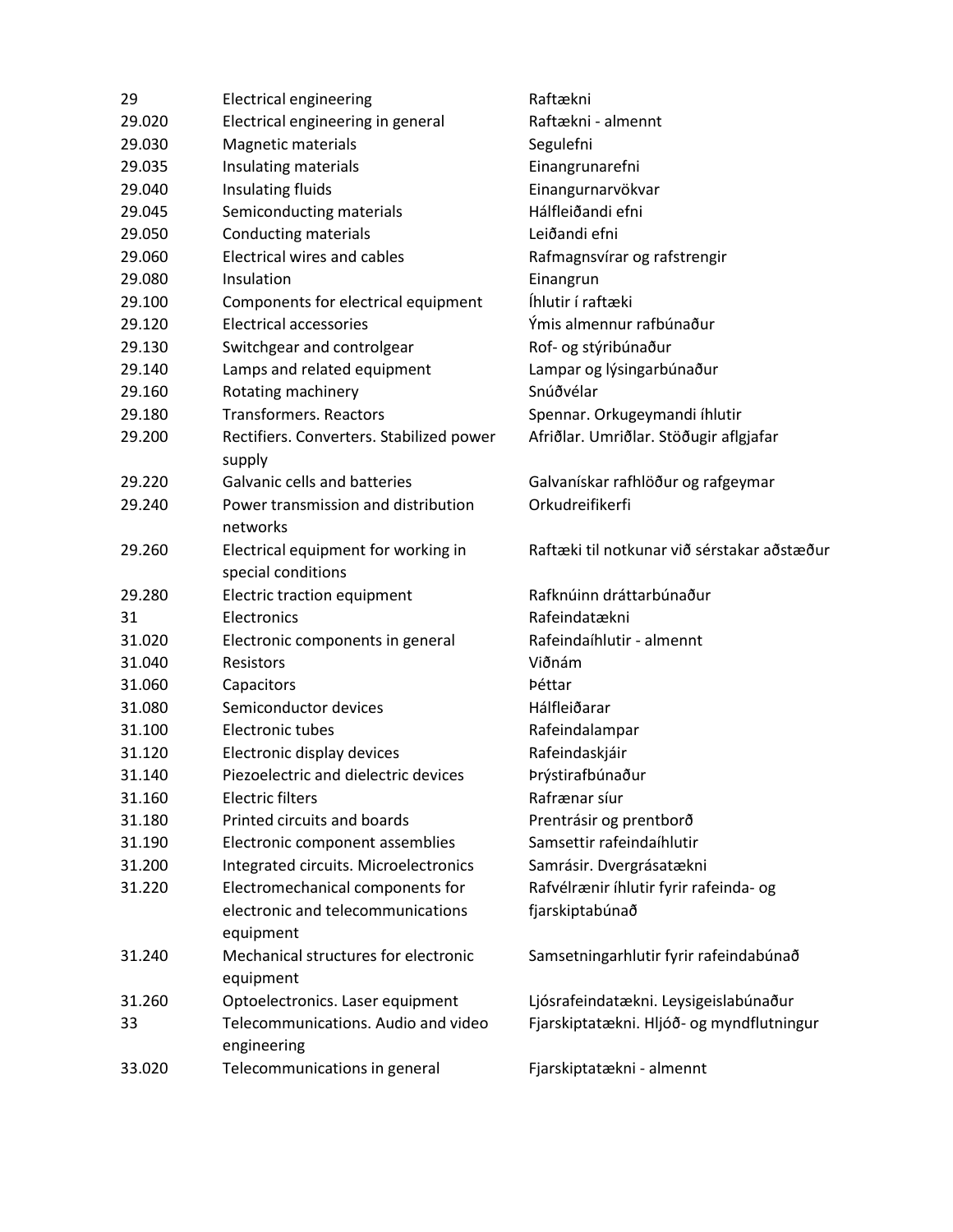| 33.030 | Telecommunication services.<br>Applications                  | Beiting fjarskiptaþjónustu                            |
|--------|--------------------------------------------------------------|-------------------------------------------------------|
| 33.040 | Telecommunication systems                                    | Fjarskiptatæknikerfi                                  |
| 33.050 | Telecommunication terminal equipment                         | Fjarskiptabúnaður                                     |
| 33.060 | Radiocommunications                                          | Þráðlaus fjarskipti                                   |
| 33.070 | Mobile services                                              | Farsímaþjónusta                                       |
| 33.080 | <b>Integrated Services Digital Network</b><br>(ISDN)         | Samþjónustunet (ISDN)                                 |
| 33.100 | Electromagnetic compatibility (EMC)                          | Rafsegulsviðssamhæfi (EMC)                            |
| 33.120 | Components and accessories for                               | Íhlutir og aukabúnaður fyrir                          |
|        | telecommunications equipment                                 | fjarskiptabúnað                                       |
| 33.140 | Special measuring equipment for use in<br>telecommunications | Sérstök mælitæki notuð í fjarskiptum                  |
| 33.160 | Audio. video and audiovisual engineering                     | Tækjabúnaður og kerfi fyrir hljóð- og<br>myndflutning |
| 33.170 | Television and radio broadcasting                            | Sjónvarps- og útvarpssendingar                        |
| 33.180 | Fibre optic communications                                   | Ljósleiðarafjarskipti                                 |
| 33.200 | Telecontrol. Telemetering                                    | Fjargæsla. Fjarmælingar                               |
| 35     | Information technology. Office machines                      | Upplýsingatækni. Skrifstofuvélar                      |
| 35.020 | Information technology (IT) in general                       | Upplýsingatækni - almennt                             |
| 35.030 | <b>IT Security</b>                                           | Upplýsingaöryggi                                      |
| 35.040 | Character sets and information coding                        | Stafatöflur og kóðun upplýsinga                       |
| 35.060 | Languages used in information<br>technology                  | Forritunarmál                                         |
| 35.080 | Software development and system<br>documentation             | Hugbúnaðargerð                                        |
| 35.100 | Open systems interconnection (OSI)                           | Opin tölvusamskipti (OSI)                             |
| 35.110 | Networking                                                   | Netkerfi                                              |
| 35.140 | Computer graphics                                            | Myndvinnsla í tölvum                                  |
| 35.160 | Microprocessor systems                                       | Örgjörvar                                             |
| 35.180 | IT Terminal and other peripheral<br>equipment                | Útstöðvar og önnur jaðartæki                          |
| 35.200 | Interface and interconnection equipment                      | Tengibúnaður                                          |
| 35.220 | Data storage devices                                         | Gagnamiðlar                                           |
| 35.240 | Applications of information technology                       | Beiting upplýsingatækni                               |
| 35.260 | Office machines                                              | Skrifstofuvélar                                       |
| 37     | Image technology                                             | Ljós- og myndtækni                                    |
| 37.020 | Optical equipment                                            | Sjóntæki                                              |
| 37.040 | Photography                                                  | Ljósmyndun                                            |
| 37.060 | Cinematography                                               | Kvikmyndun                                            |
| 37.080 | Document imaging applications                                | Örfilmutækni                                          |
| 37.100 | Graphic technology                                           | Prenttækni                                            |
| 39     | Precision mechanics. Jewellery                               | Nákvæmnissmíði. Skartgripagerð                        |
| 39.020 | <b>Precision mechanics</b>                                   | Nákvæmissmíði                                         |
| 39.040 | Horology                                                     | Úrsmíði                                               |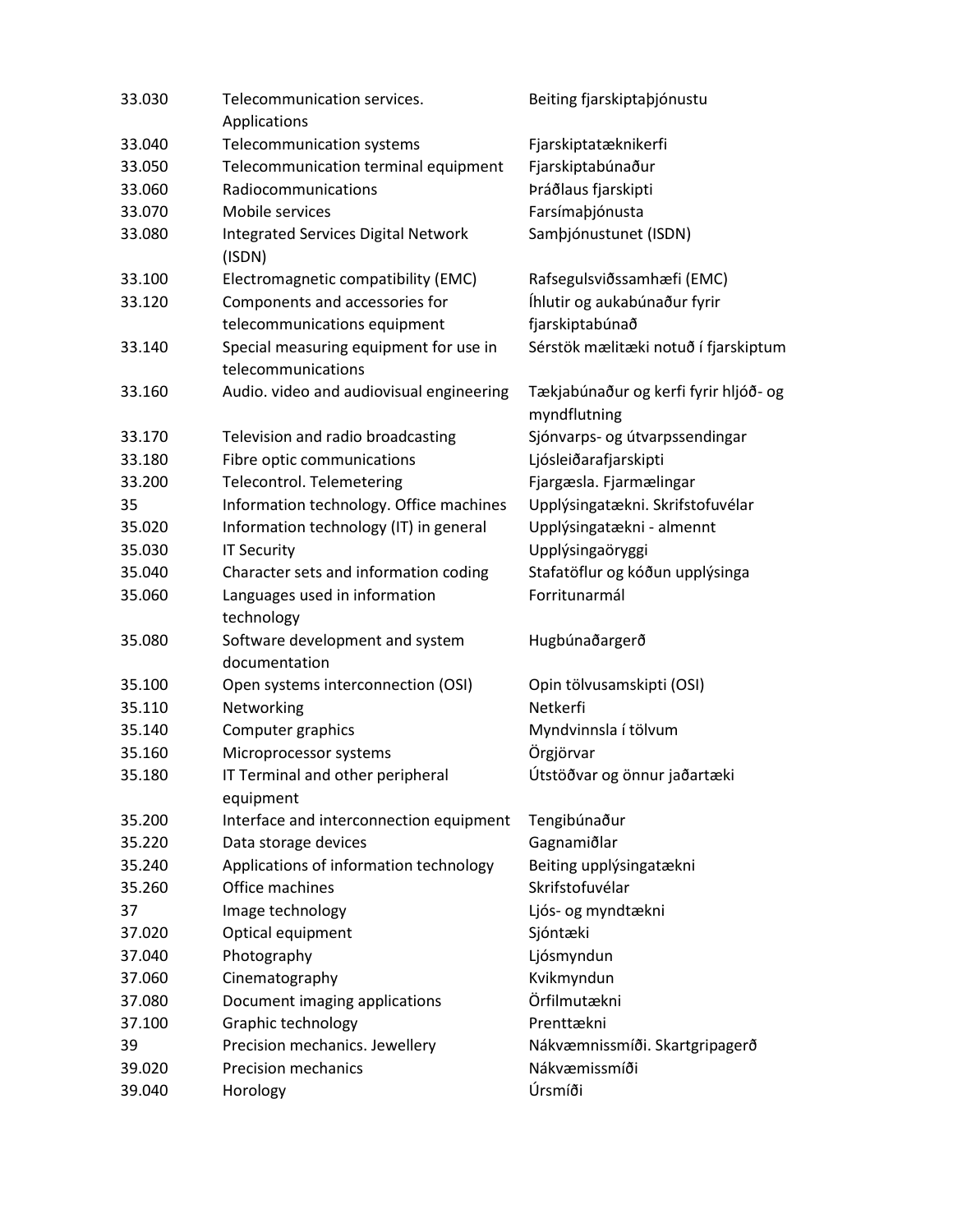| 39.060 | Jewellery                                                    | Skartgripagerð                                        |
|--------|--------------------------------------------------------------|-------------------------------------------------------|
| 43     | Road vehicle engineering                                     | Ökutæki                                               |
| 43.020 | Road vehicles in general                                     | Ökutæki - almennt                                     |
| 43.040 | Road vehicle systems                                         | Hlutar ökutækja                                       |
| 43.060 | Internal combustion engines for road                         | Sprengihreyflar fyrir ökutæki                         |
|        | vehicles                                                     |                                                       |
| 43.080 | <b>Commercial vehicles</b>                                   | Fólks- og vöruflutningabifreiðar                      |
| 43.100 | Passenger cars. Caravans and light<br>trailers               | Fólksbifreiðar. Hjólhýsi og kerrur                    |
| 43.120 | Electric road vehicles                                       | Rafknúin ökutæki                                      |
| 43.140 | Motor cycles and mopeds                                      | Bifhjól og létt bifhjól                               |
| 43.150 | Cycles                                                       | Reiðhjól                                              |
| 43.160 | Special purpose vehicles                                     | Ökutæki til sérstakra nota                            |
| 43.180 | Diagnostic. maintenance and test<br>equipment                | Búnaður til bilanagreiningar. viðgerða og<br>prófunar |
| 45     | Railway engineering                                          | Járnbrautir                                           |
| 45.020 | Railway enginering in general                                | Járnbrautir - almennt                                 |
| 45.040 | Materials and components for railway<br>engineering          | Járnbrautir - hlutar þeirra og efni                   |
| 45.060 | Railway rolling stock                                        | Járnbrautarvagnar og eimreiðar                        |
| 45.080 | Rails and railway components                                 | Teinar og spor                                        |
| 45.100 | Cableway equipment                                           | Búnaður fyrir svifbrautir                             |
| 45.120 | Equipment for railway/cableway                               | Tækjabúnaður fyrir járnbrautir/svifbrautir -          |
|        | construction and maintenance                                 | lagning og viðgerðir                                  |
| 45.140 | Metro. tram and light rail equipment                         | Ljósabúnaður lína vegna neðanjarðarlesta              |
|        |                                                              | og sporvagna                                          |
| 47     | Shipbuilding and marine structures                           | Skipasmíði og sjávarvirki                             |
| 47.020 | Shipbuilding and marine structures in<br>general             | Skipasmíðar og sjávarvirki - almennt                  |
| 47.040 | Seagoing vessels                                             | Haffær skip                                           |
| 47.060 | Inland navigation vessels                                    | Fljótabátar                                           |
| 47.080 | Small craft                                                  | Smábátar                                              |
| 49     | Aircraft and space vehicle engineering                       | Loft- og geimfaratækni                                |
| 49.020 | Aircraft and space vehicles in general                       | Loft- og geimfaratækni - almennt                      |
| 49.025 | Materials for aerospace construction                         | Efni ætluð til smíði loftfara                         |
| 49.030 | Fasteners for aerospace construction                         | Festingar ætlaðar til smíði loftfara                  |
| 49.035 | Components for aerospace construction                        | Íhlutir ætlaðir til smíði loftfara                    |
| 49.040 | Coatings and related processes used in<br>aerospace industry | Húðun og ámóta vinnsla í flugiðnaði                   |
| 49.045 | Structure and structure elements                             | Burðarvirki loftfara og einingar þess                 |
|        | Aerospace engines and propulsion<br>systems                  | Vélar og drifkerfi loftfara                           |
| 49.060 | Aerospace electric equipment and<br>systems                  | Rafbúnaður og rafkerfi loftfara                       |
| 49.080 | Aerospace fluid systems and components                       | Vökvakerfi og íhlutar í loftför                       |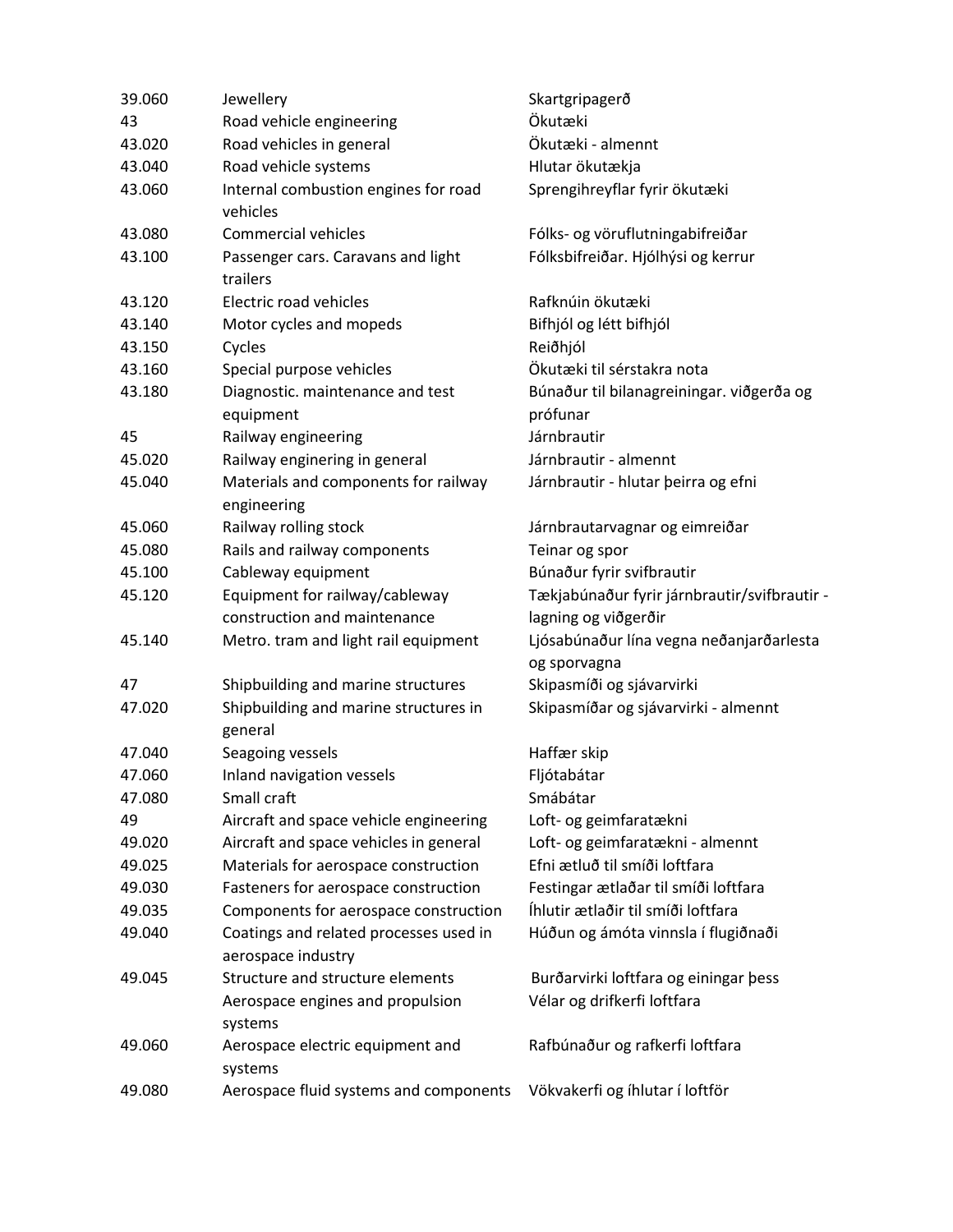| 49.090 | On-board equipment and instruments                               | Búnaður og tæki um borð                  |
|--------|------------------------------------------------------------------|------------------------------------------|
| 49.095 | Passenger and cabin equipment                                    | Útbúnaður í farþegarými                  |
| 49.100 | Ground service and maintenance<br>equipment                      | Flugafgreiðslu- og viðhaldsbúnaður       |
| 49.120 | Cargo equipment                                                  | Tækjabúnaður fyrir frakt                 |
| 49.140 | Space systems and operations                                     | Kerfi til notkunar við geimferðir        |
| 53     | Materials handling equipment                                     | Lyfti- og flutningstæki                  |
| 53.020 | Lifting equipment                                                | Lyftibúnaður                             |
| 53.040 | Continuous handling equipment                                    | Flutningskerfi                           |
| 53.060 | <b>Industrial trucks</b>                                         | Vagnar í iðnaði                          |
| 53.080 | Storage equipment                                                | Búnaður fyrir vörugeymslur               |
| 53.100 | Earth-moving machinery                                           | Búnaður til að flytja jarðefni           |
| 53.120 | Equipment for manual handling                                    | Handverkfæri                             |
| 55     | Packaging and distribution of goods                              | Pökkun og dreifing vöru                  |
| 55.020 | Packaging and distribution of goods in<br>general                | Pökkun og dreifing vöru - almennt        |
| 55.040 | Packaging materials and accessories                              | Pökkunarefni og aukahlutir               |
| 55.060 | Spools. Bobbins                                                  | Spólur. Kefli                            |
| 55.080 | Sacks. Bags                                                      | Sekkir. Pokar                            |
| 55.100 | Bottles. Pots. Jars                                              | Flöskur. Krúsir. Krukkur                 |
| 55.120 | Cans. Tins. Tubes                                                | Brúsar. Dósir. Túpur                     |
| 55.130 | Aerosol containers                                               | Úðabrúsar                                |
| 55.140 | Barrels. Drums. Canisters                                        | Tunnur. Föt. Dunkar                      |
| 55.160 | Cases. Boxes. Crates                                             | Kassar. Öskjur                           |
| 55.180 | Freight distribution of goods                                    | Flutningar og dreifing vöru              |
| 55.200 | Packaging machinery                                              | Pökkunarvélar                            |
| 55.220 | Storing. Warehousing                                             | Lagerhald. Vörugeymslur                  |
| 55.230 | Distribution and vending machines                                | Dreifing og sjálfsalar                   |
| 59     | Textile and leather technology                                   | Leður- og trefjatækni                    |
| 59.020 | Processes of the textile industry                                | Ferli í trefjaiðnaði                     |
| 59.040 | Textile auxiliary materials                                      | Hjálparefni í trefjaiðnaði               |
| 59.060 | <b>Textile fibres</b>                                            | Trefjaþræðir                             |
| 59.080 | Products of the textile industry                                 | Afurðir trefjaiðnaðar                    |
| 59.100 | Materials for the reinforcement of<br>composites                 | Styrkingarefni fyrir samsett efni        |
| 59.120 | Textile machinery                                                | Vélar fyrir trefjaiðnað                  |
| 59.140 | Leather technology                                               | Leðurvinnslutækni                        |
| 61     | Clothing industry                                                | Fataiðnaður                              |
| 61.020 | Clothes                                                          | Fatnaður                                 |
| 61.040 | Headgear. Clothing accessories.<br>Fastening of clothing         | Höfuðföt. Aukahlutir. Festingar          |
| 61.060 | Footwear                                                         | Skófatnaður                              |
| 61.080 | Sewing machines and other equipment<br>for the clothing industry | Saumavélar og önnur tæki fyrir fataiðnað |
| 65     | Agriculture                                                      | Landbúnaður                              |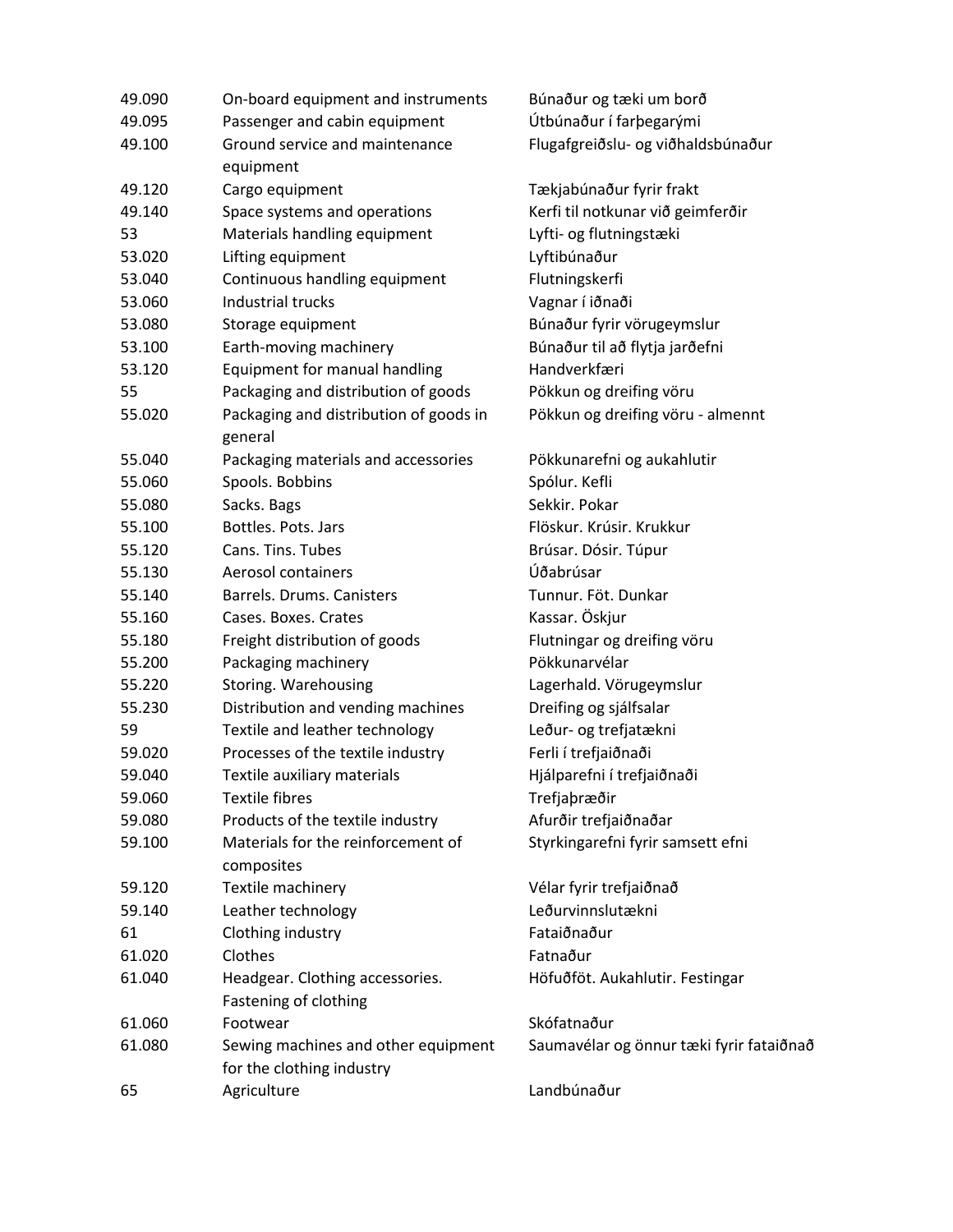| 65.020 | Farming and forestry                                 | Búskapur og skógrækt                         |
|--------|------------------------------------------------------|----------------------------------------------|
| 65.040 | Farm buildings. structures and                       | Byggingar. mannvirki og búnaður fyrir        |
|        | installations                                        | búskap                                       |
| 65.060 | Agricultural machines. implements and                | Landbúnaðarvélar. tæki og búnaður            |
|        | equipment                                            |                                              |
| 65.080 | Fertilizers                                          | Áburður                                      |
| 65.100 | Pesticides and other agrochemicals                   | Skordýraeitur. illgresiseitur og önnur       |
|        |                                                      | kemísk efni notuð í jarðrækt                 |
| 65.120 | Animal feeding stuffs                                | Skepnufóður                                  |
| 65.140 | Beekeeping                                           | Býflugnarækt                                 |
| 65.145 | Hunting                                              | Veiði                                        |
| 65.150 | Fishing and fish breeding                            | Fiskveiðar og fiskeldi                       |
| 65.160 | Tobacco. tobacco products and related                | Tóbak. tóbaksvörur og búnaður fyrir          |
|        | equipment                                            | tóbaksiðnað                                  |
| 67     | Food technology                                      | Matvælatækni                                 |
| 67.020 | Processes in the food industry                       | Ferli í matvælaiðnaði                        |
| 67.040 | Food products in general                             | Matvælaframleiðsla - almennt                 |
| 67.050 | General methods of tests and analysis for            | Almennar aðferðir vegna prófana og           |
|        | food products                                        | greininga fyrir matvælaframleiðslu           |
| 67.060 | Cereals. pulses and derived products                 | Kornmeti. belgjurtir og unnar vörur þar úr   |
| 67.080 | Fruits. Vegetables                                   | Ávextir. Grænmeti                            |
| 67.100 | Milk and milk products                               | Mjólk og mjólkurvörur                        |
| 67.120 | Meat. meat products and other animal                 | Kjöt. kjötvörur og aðrar afurðir dýra        |
|        | produce                                              |                                              |
| 67.140 | Tea. Coffee. Cocoa                                   | Te. Kaffi. Kakó                              |
| 67.160 | <b>Beverages</b>                                     | Drykkir                                      |
| 67.180 | Sugar. Sugar products. Starch                        | Sykur. Sykurvörur. Sterkja                   |
| 67.190 | Chocolate                                            | Súkkulaði                                    |
| 67.200 | Edible oils and fats. Oilseeds                       | Ætar olíur og fita. Fræ sem olía er unnin úr |
| 67.220 | Spices and condiments. Food additives                | Krydd og bragðefni. Aukaefni í matvælum      |
| 67.230 | Prepackaged and prepared foods                       | Forpakkaður og tilbúinn matur                |
| 67.240 | Sensory analysis                                     | Skynmat                                      |
| 67.250 | Materials and articles in contact with<br>foodstuffs | Efni og hlutir í snertingu við matvæli       |
| 67.260 | Plants and equipment for the food                    | Tækjakostur og búnaður fyrir                 |
|        | industry                                             | matvælaiðnað                                 |
| 69.190 | Chocolate                                            | Súkkulaði                                    |
| 71     | Chemical technology                                  | Efnatækni                                    |
| 71.020 | Production in the chemical industry                  | Framleiðsla í efnaiðnaði                     |
| 71.040 | Analytical chemistry                                 | Efnagreiningartækni                          |
| 71.060 | Inorganic chemicals                                  | Ólífræn efni                                 |
| 71.080 | Organic chemicals                                    | Lífræn efni                                  |
| 71.100 | Products of the chemical industry                    | Afurðir efnaiðnaðar                          |
| 71.120 | Equipment for the chemical industry                  | Tækjabúnaður fyrir efnaiðnað                 |
| 73     | Mining and minerals                                  | Námagröftur og jarðefni                      |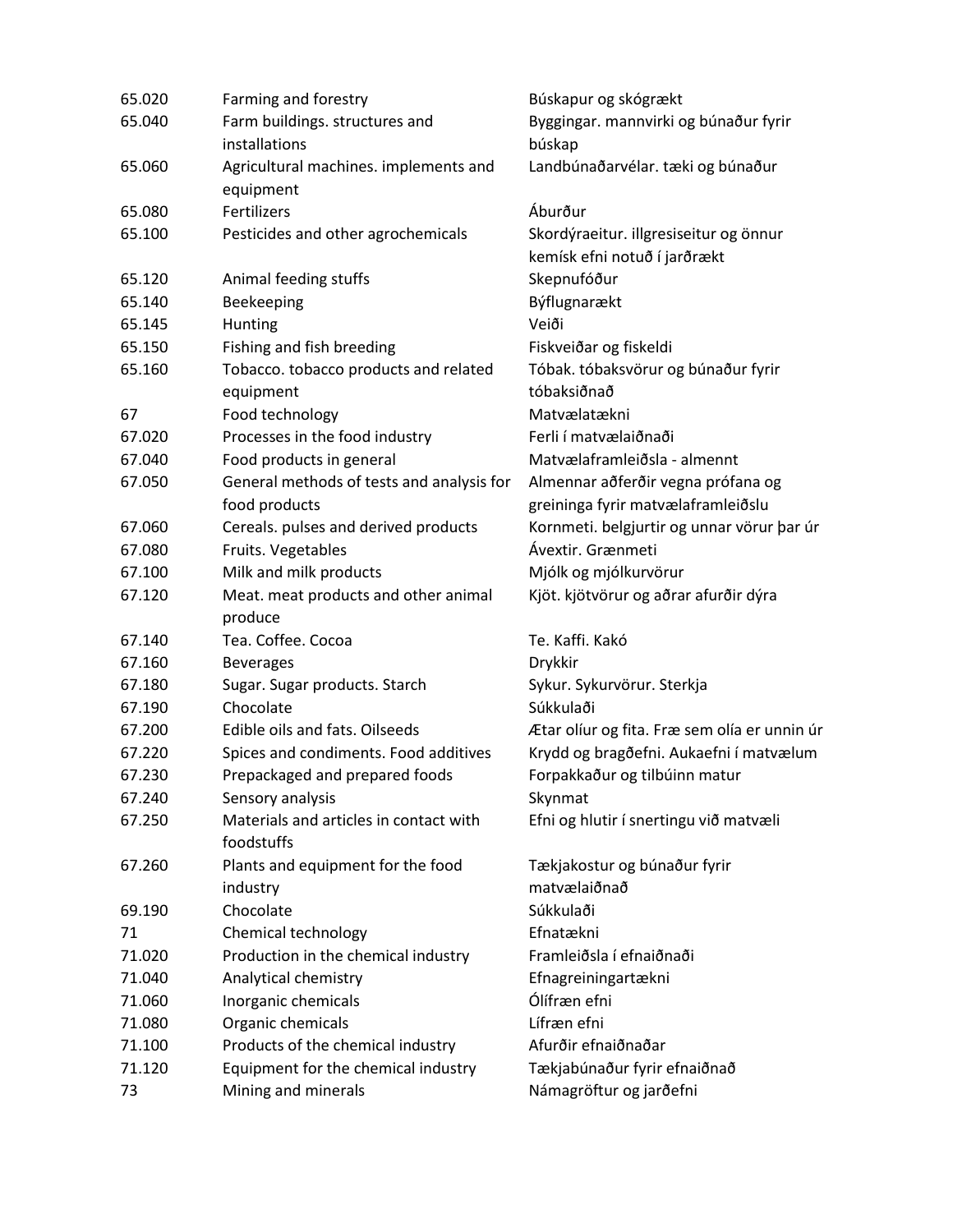| 73.020 | Mining and quarrying                                        | Námagröftur                                      |
|--------|-------------------------------------------------------------|--------------------------------------------------|
| 73.040 | Coals                                                       | Kol                                              |
| 73.060 | Metalliferous minerals                                      | Jarðefni sem innihalda málma (Málmgrýti?)        |
| 73.080 | Non-metalliferous minerals                                  | Jarðefni sem ekki innihalda málma                |
| 73.100 | Mining equipment                                            | Tækjabúnaður fyrir námagröft                     |
| 73.120 | Equipment for processing of minerals                        | Tækjabúnaður fyrir vinnslu jarðefna              |
| 75     | Petroleum and related technologies                          | Olía og olíuvinnsla                              |
| 75.020 | Extraction and processing of petroleum                      | Borun eftir olíu og jarðgasi og vinnsla olíu     |
|        | and natural gas                                             | og jarðgass                                      |
| 75.040 | Crude petroleum                                             | Hráolía                                          |
| 75.060 | Natural gas                                                 | Jarðgas                                          |
| 75.080 | Petroleum products in general                               | Olíuvörur - almennt                              |
| 75.100 | Lubricants. industrial oils and related<br>products         | Smurefni                                         |
| 75.120 | <b>Hydraulic fluids</b>                                     | Vökvar fyrir vökvakerfi                          |
| 75.140 | Waxes. bituminous materials and other<br>petroleum products | Vax. bikkennd efni og olíuvörur                  |
| 75.160 | Fuels                                                       | Eldsneyti                                        |
| 75.180 | Equipment for petroleum and natural gas<br>industries       | Tækjabúnaður fyrir olíu- og jarðgasiðnað         |
| 75.200 | Petroleum products and natural gas<br>handling equipment    | Flutningabúnaður fyrir olíuvörur og jarðgas      |
| 77     | Metallurgy                                                  | Málmtækni                                        |
| 77.020 | Production of metals                                        | Framleiðsla málma                                |
| 77.040 | Testing of metals                                           | Prófanir á málmum                                |
| 77.060 | Corrosion of metals                                         | Tæring málma                                     |
| 77.080 | Ferrous metals                                              | Járn og stál                                     |
| 77.100 | Ferroalloys                                                 | Járnmelmi                                        |
| 77.120 | Non-ferrous metals                                          | Málmar sem ekki innihalda járn                   |
| 77.140 | Iron and steel products                                     | Framleiðsla úr járni og stáli                    |
| 77.150 | Products of non-ferrous metals                              | Framleiðsla úr málmum sem innihalda ekki<br>járn |
| 77.160 | Powder metallurgy                                           | Efnistækni málmdufts                             |
| 77.180 | Equipment for the metallurgical industry                    | Tækjabúnaður fyrir málmiðnað                     |
| 79     | Wood technology                                             | Trétækni                                         |
| 79.020 | Wood technology processes                                   | Aðferðir í trétækni                              |
| 79.040 | Wood. sawlogs and sawn timber                               | Viður. bjálkar og sagað timbur                   |
| 79.060 | Wood-based panels                                           | Þiljur úr viðarefnum                             |
| 79.080 | Semi-manufactures of timber                                 | Hálfunnar vörur úr timbri                        |
| 79.100 | Cork and cork products                                      | Korkur                                           |
| 79.120 | Woodworking equipment                                       | Tæki og búnaður til trésmíða                     |
| 81     | Glass and ceramics industries                               | Gler- og keramikiðnaður                          |
| 81.020 | Processes in the glass and ceramics<br>industries           | Ferli í gler- og keramikiðnaði                   |
| 81.040 | Glass                                                       | Gler                                             |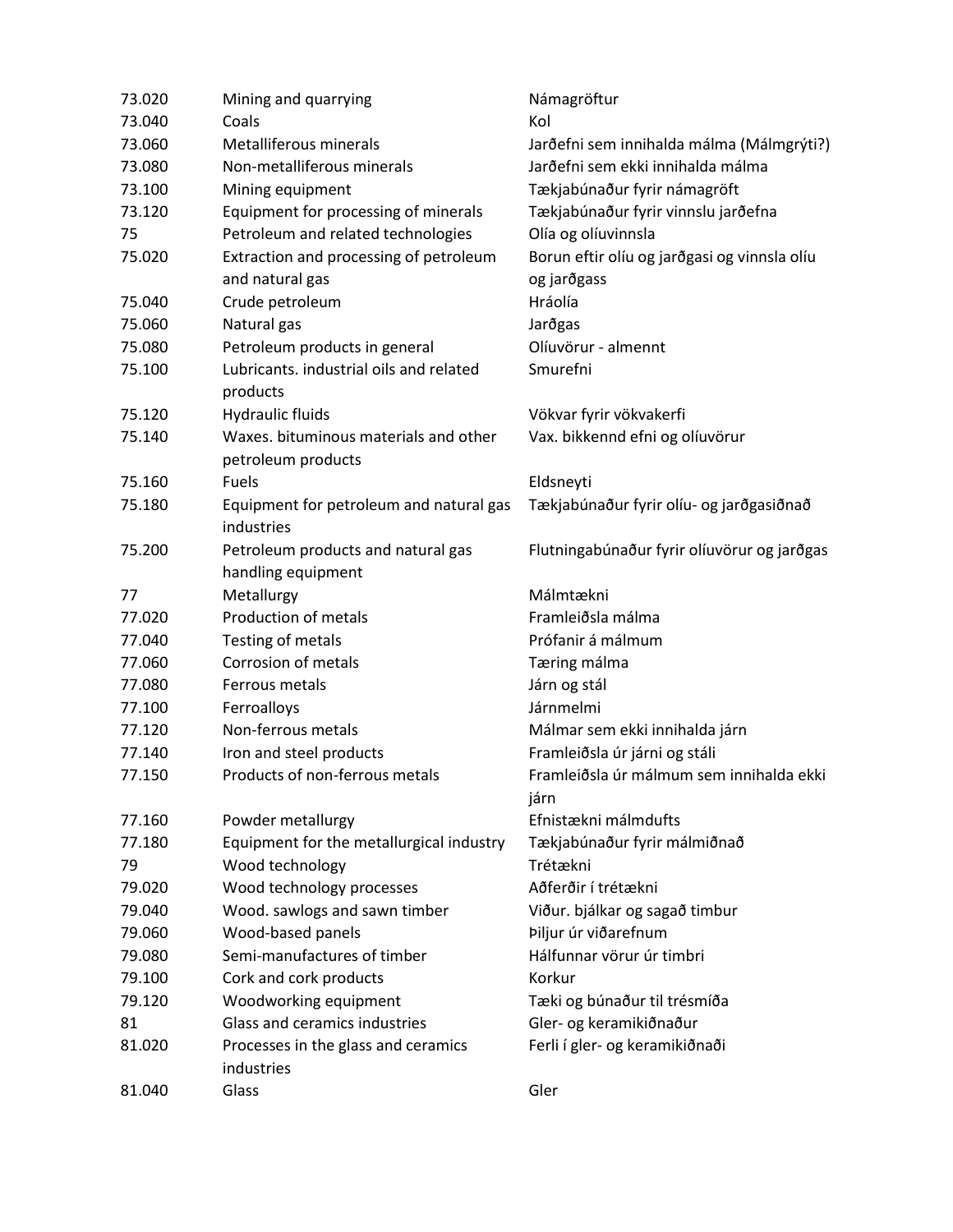| 81.060  | Ceramics                                           | Keramik                                  |
|---------|----------------------------------------------------|------------------------------------------|
| 81.080  | Refractories                                       | Eldföst efni                             |
| 81.100  | Equipment for the glass and ceramics<br>industries | Tæki fyrir gler- og keramikiðnað         |
| 83      | Rubber and plastics industries                     | Gúmmí- og plastiðnaður                   |
| 83.020  | Manufacturing processes in the rubber              | Framleiðsluferli í gúmmí- og plastiðnaði |
|         | and plastics industries                            |                                          |
| 83.040  | Raw materials for rubber and plastics              | Hráefni fyrir gúmmí og plastefni         |
| 83.060  | Rubber                                             | Gúmmí                                    |
| 83.080  | <b>Plastics</b>                                    | Plastefni                                |
| 83.100  | Cellualar materials                                | Holótt efni                              |
| 83.120  | Reinforced plastics                                | Styrkt plastefni                         |
| 83.140  | Rubber and plastics products                       | Gúmmí- og plastvörur                     |
| 83.1600 | <b>Tyres</b>                                       | Hjólbarðar                               |
| 83.18   | Adhesives                                          | Límefni                                  |
| 83.200  | Equipment for the rubber and plastic<br>industries | Tækjabúnaður fyrir gúmmí- og plastiðnað  |
| 85      | Paper technology                                   | Pappírstækni                             |
| 85.020  | Paper production processes                         | Aðferðir við pappírsframleiðslu          |
| 85.040  | Pulps                                              | Trjákvoða                                |
| 85.060  | Paper and board                                    | Pappír og pappi                          |
| 85.080  | Paper products                                     | Pappírsvörur                             |
| 85.100  | Equipment for the paper industry                   | Tækjabúnaður fyrir pappírsiðnað          |
| 87      | Paint and colour industries                        | Málningar- og litarefnaiðnaður           |
| 87.020  | Paint coating processes                            | Aðferðir við litarhúðun                  |
| 87.040  | Paints and varnishes                               | Málning og lökk                          |
| 87.060  | Paint ingredients                                  | Málningarefni                            |
| 87.080  | Inks. Printing inks                                | Blek. Prentsverta                        |
| 87.100  | Paint coating equipment                            | Tækjabúnaður fyrir málningariðnað        |
| 91      | Construction materials and building                | Byggingar og byggingarefni               |
| 91.010  | Construction industry                              | Byggingariðnaður                         |
| 91.020  | Physical planning. Town planning                   | Skipulag. Bæjarskipulag                  |
| 91.040  | <b>Buildings</b>                                   | <b>Byggingar</b>                         |
| 91.060  | <b>Elements of buildings</b>                       | Byggingarhlutar                          |
| 91.080  | <b>Structures of buildings</b>                     | Byggingarvirki                           |
| 91.090  | <b>External structures</b>                         | Utanhússvirki                            |
| 91.100  | <b>Construction materials</b>                      | Byggingarefni                            |
| 91.120  | Protection of and in buildings                     | Verndun og varnir á og í byggingum       |
| 91.140  | Installation in buildings                          | Lagnir og búnaður í byggingum            |
| 91.160  | Lighting                                           | Lýsing                                   |
| 91.180  | Interior finishing                                 | Yfirborðsmeðhöndlun innanhúss            |
| 91.190  | <b>Building accessories</b>                        | Byggingar - aukabúnaður                  |
| 91.200  | Construction technology                            | Byggingartækni                           |
| 91.220  | Construction equipment                             | Tækjabúnaður til byggingaframkvæmda      |
| 93      | Civil engineering                                  | Mannvirkjagerð                           |